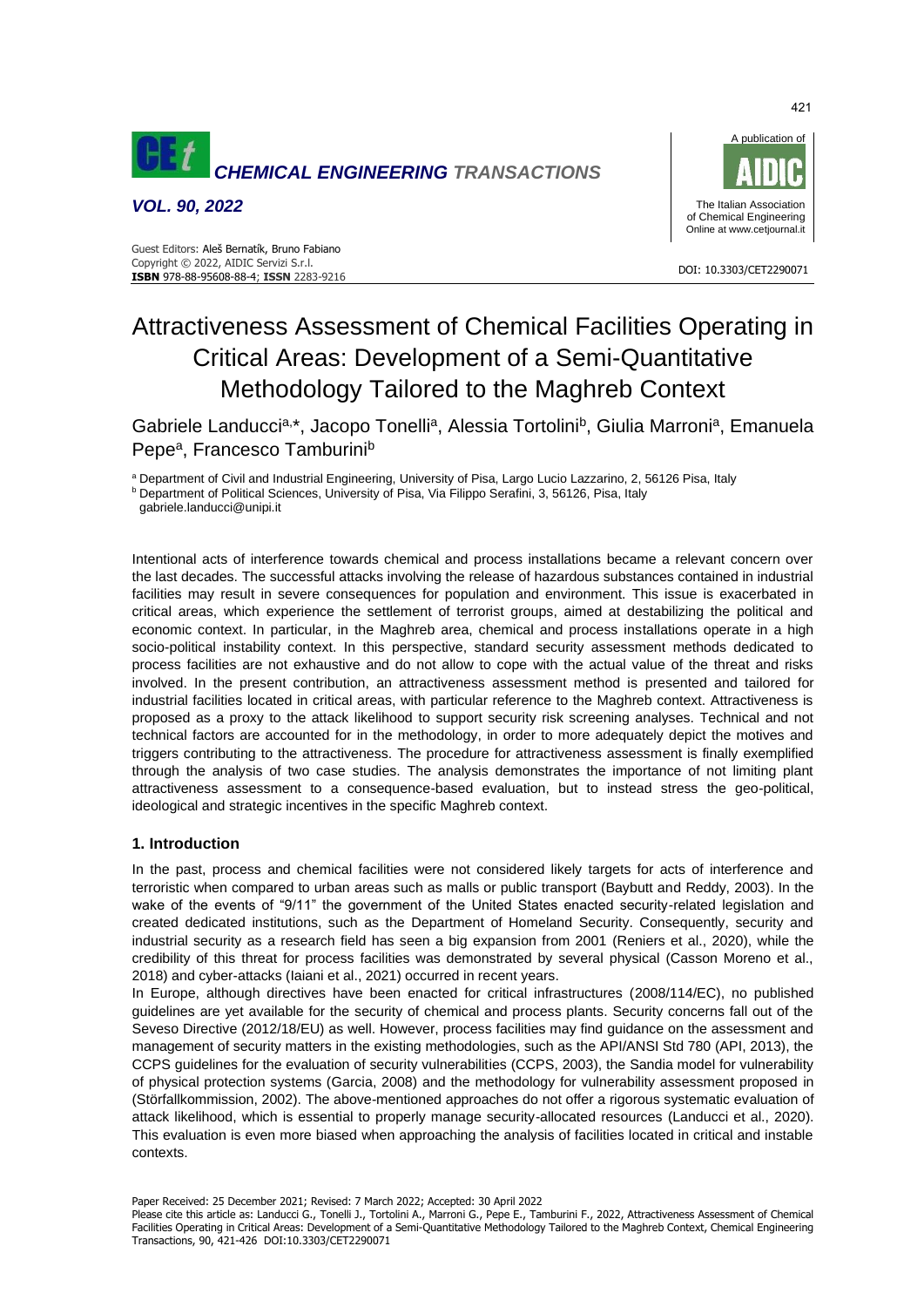In the present contribution, an attractiveness assessment method is presented for industrial facilities located in critical areas. Attractiveness is used in this work as a proxy of attack likelihood and supports the estimation of security-related risks for process facilities. The methodology accounts for technical aspects, such as estimated impact of accidents triggered by terrorist attacks, but also entails the evaluation of geopolitical, social and strategic factors. These aspects have a strong impact for facilities operating in critical contexts, like the Maghreb area. In this area, the intense chemical and petrochemical industrial activity coexists alongside a high sociopolitical instability and the presence of a high number of terroristic cells (Martinez et al., 2017). In order to exemplify the method in this area, two case studies are discussed (one in Algeria and one in Libya) to demonstrate the impact of non-technical aspects on the assessment of site-specific attractiveness of process facilities.

### **2. The Maghreb area: a critical context**

The broader area of North Africa has undergone significant geopolitical changes throughout the last decade (Martinez et al., 2017). The developments taking place in the region have become increasingly interconnected and their impact has extended far beyond their borders, especially to Europe. The security environment in North Africa today is defined by at least four interconnected dynamics: 1) energy sources (gas and crude oil), 2) geopolitical antagonisms and new (im)balances of power, 3) new (human) security imperatives, and 4) increased interest in the area from external powers (Tichy & Eichler, 2018).

It is beyond any doubts that oil fields and the recent and continuing discoveries of hydrocarbons in North Africa have been among the main drivers of the changing geopolitical and security dynamics in the region and to the exacerbation of terrorism threat experienced in the last decade. In particular, even if Islamist terrorism was already a destabilizing factor in North African states, 2011 marked a turning point in the escalation of the attacks because of the emergence of a new energy strategy of the two main Islamic militant organizations, namely Al-Qaeda and IS (Tichy & Eichler, 2018). Those two groups attribute great importance to the energy industry and its incomes, especially since gaining control or damaging plants of a given country contributes to ease their criminal activities (contraband, drug selling and so on). In that sense, the cases of the attacks to the facilities of In Amenas (Algeria 2013) and Ras Lanuf (Libya 2016), carried out respectively by Al-Qaeda and IS, are emblematic of the need of understanding Islamic militant organizations' strategies in order to improve security over the energy systems of the above-mentioned countries.

Thus, based on these considerations, the security aspects of process facilities operating in the Maghreb area represent a critical concern and the peculiar socio-political elements of this critical context are considered in the development of the present work.

#### **3. Methodology**

#### **3.1 Overview**

The proposed method for attractiveness assessment is developed considering easy to gather input data, in order to have an easy application and to obtain a quick but exhaustive screening tool. For a given industrial facility, the overall attractiveness index (*IA*) is defined as the product of a hazard-based index (*IH*) and a location-specific "induction index" (φ) as given by Eq. (1). The induction index accounts for the "non-technical" aspects that contribute to attractiveness and is obtained by summing 1 to the "overall attractiveness increase index" *F*, as given in Eq. (2). *F* represents the contribution of geopolitical, social and political elements that characterize the critical context of Maghreb:

$$
I_A = I_H \times \varphi \tag{1}
$$

 $\varphi = 1 + F$ 

(2)

The hazard-based index *I<sup>H</sup>* describes the value of the installation in terms of major accidents and severe damage potential. *I<sup>H</sup>* is quantitatively evaluated through the assessment of the inherent process hazards and the vulnerability of the area surrounding the facility under analysis. The evaluation procedure concerning the index *I<sub>H</sub>* is reported in Section 3.2, whilst the procedure to determine the value of index F is described in Section 3.3.

Finally, the overall attractiveness index *I<sup>A</sup>* is ranked according to a qualitative three-level scale (low, medium and high), based on indications shown in Table 1.

422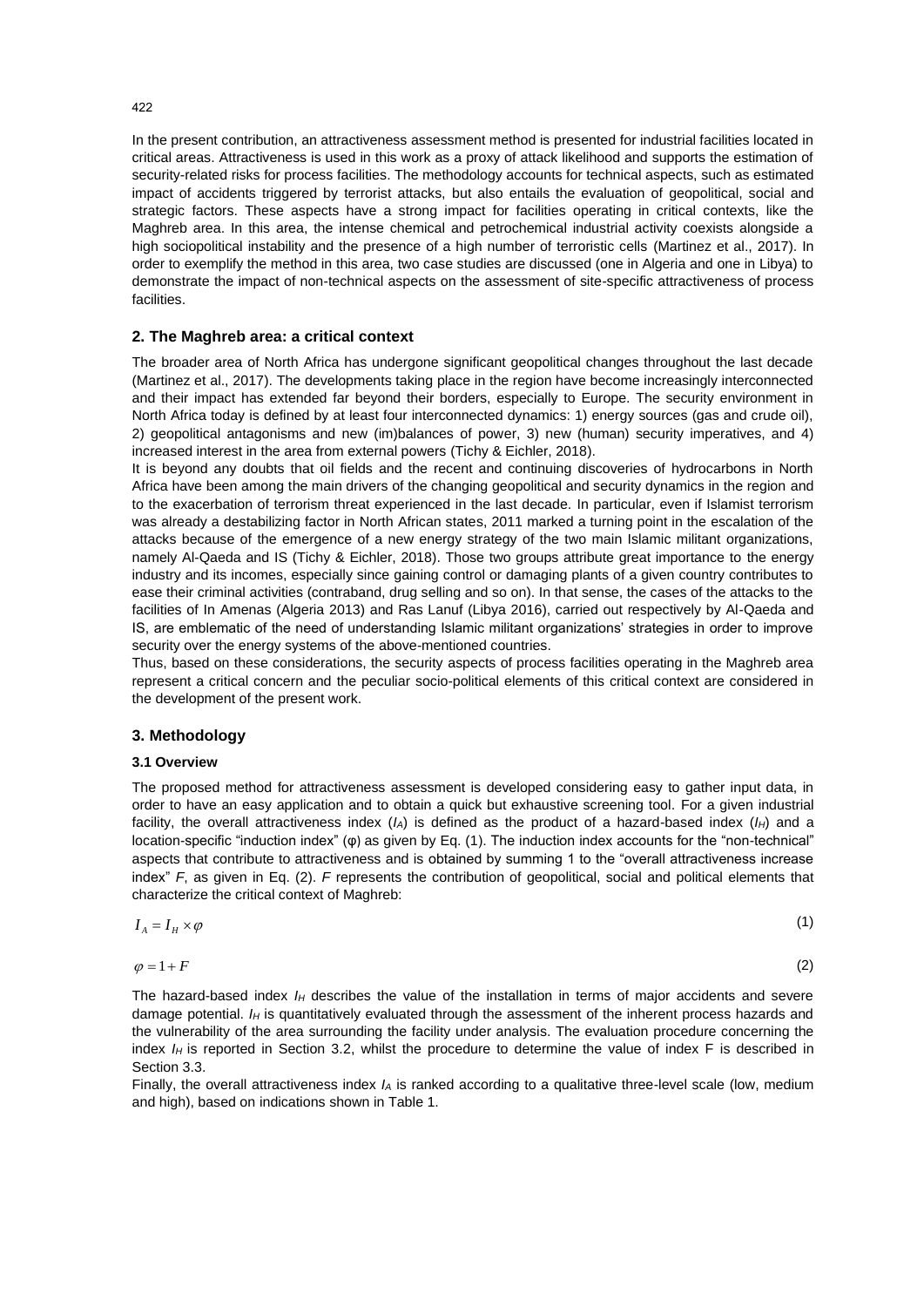*Table 1: Qualitative ranking associated with the overall attractiveness index I<sup>A</sup>*

| Index | Score Range | Qualitative ranking |  |
|-------|-------------|---------------------|--|
|       | $2 - 5$     | Low                 |  |
| Iд    | 5 – 8       | Medium              |  |
|       | - 8         | High                |  |

#### **3.2 Index I<sup>H</sup> calculation: estimation of hazard potential**

The procedure for determination of the hazard-based index *I<sup>H</sup>* has been presented in (Landucci et al. 2020), a summary of the method is shown in Figure 1. The features of the Maghreb area require an adequate tailoring of the hazard-based index, particularly regarding the territorial vulnerability. The Maghreb region features zones with limited population density around industrial establishments; moreover, these zones are not characterized by the presence of vulnerability centers, e.g., such as malls, stadiums, etc. For this reason, a population vulnerability index *IPV* is introduced, which only takes into consideration the average population density of the areas potentially impacted by the escalation of accidents triggered by external acts of interference. This index was scored based on the indications reported in (Landucci et al. 2020), thus obtaining an allowable *IPV* span in the range from 1 to 2.



*Figure 1: Hazard-based attractiveness index I<sup>H</sup> determination methodology catered to the Maghreb area.*

#### **3.3 Index F calculation: estimation of non-technical triggers**

Beside considering the destructive potential of a successful attack, threat agents may have other incentives to attack a facility. In fact, it is worth to consider the presence of strategic military or government targets located in the proximity of an industrial installation as well as the presence on site of chemicals, which may be used as Weapons of Mass Destruction (WMD); in addition, threat history in the area also has to be taken into account and this is especially relevant for the Maghreb area, as explained in Section 2.

Based on these considerations, the approach developed by Argenti and Landucci (2016) is tailored to the specific aspects of the Maghreb area. The overall attractiveness increase index F is calculated as follows:

$$
F = \sum_{i=1}^{m} w_i \times \sigma_i; \quad \sum_{i=1}^{m} w_i = 1 \tag{3}
$$

where *σ<sup>i</sup>* is the score associated with the security aspect *i* and *w<sup>i</sup>* is the correspondent weight. The weighting system has been derived by the adoption of the Analytic Hierarchy Process through the pairwise comparison method (Saaty, 1988); the details are reported elsewhere (Argenti and Landucci, 2016). The summary of the scores and weights associated with the relevant security aspects are reported in Table 2. The table also reports the assumed states for each aspect. As it can be noticed in Table 2, a binary nature is considered for criteria *S<sup>1</sup>* to *S5,* as distinguishing between the presence and absence of certain conditions was considered sufficient for the assessment*,* while discrete states are assumed for criteria *S<sup>6</sup>* to *S10*.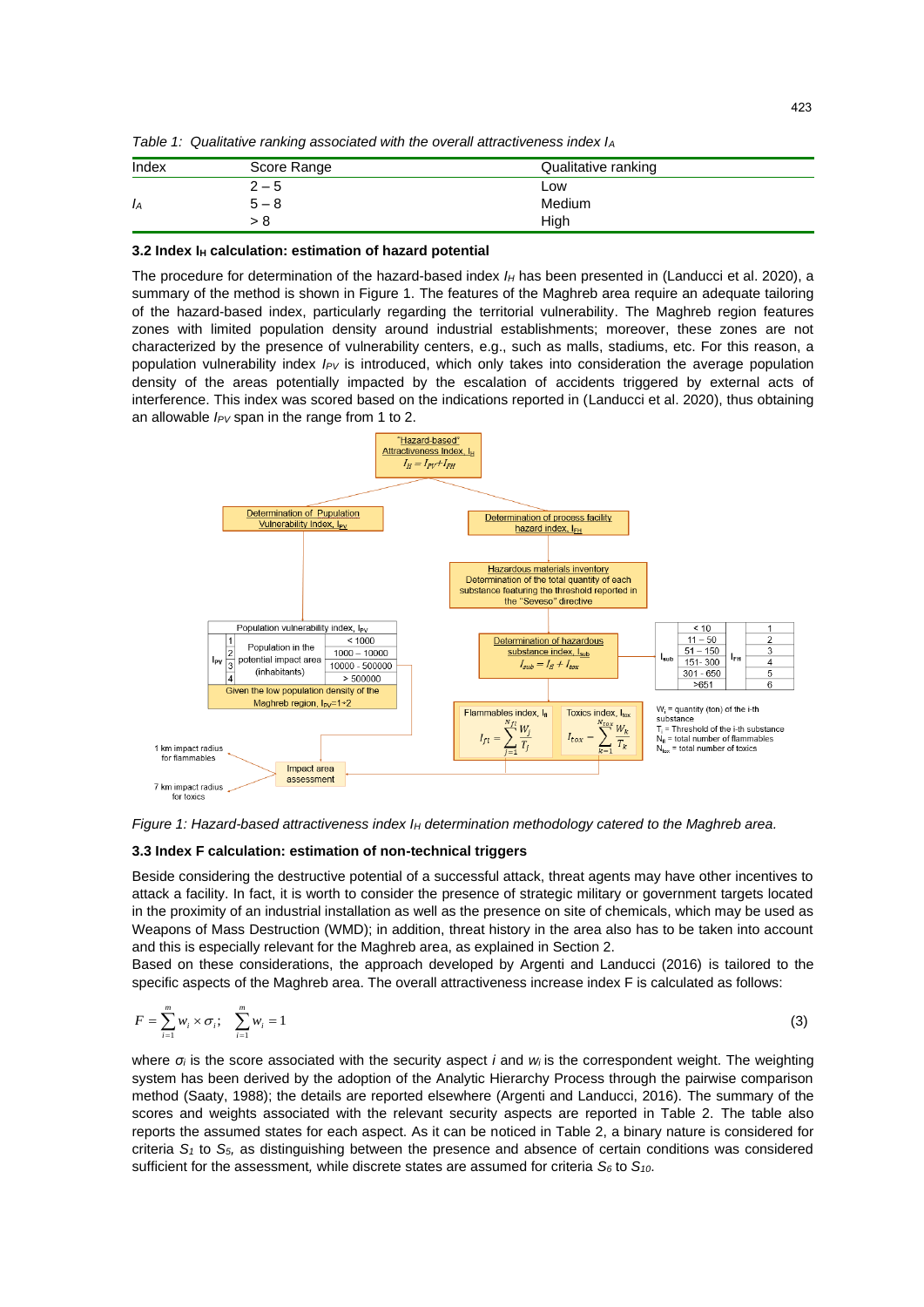| Public ownership/ State participation in company management.<br>1<br>presence<br>S <sub>1</sub><br>Company may be seen as a symbol of state authority<br>0.0324<br>Private ownership<br>0<br>absence<br>Presence of military targets, institution buildings, embassies,<br>monuments of high symbolic value, critical infrastructure in the site<br>1<br>presence<br>proximity.<br>S <sub>2</sub><br>0.1445<br>Absence of military targets, Institution buildings, embassies,<br>monuments of high symbolic value, critical infrastructure in the site<br>0<br>absence<br>proximity.<br>Chemicals which can be used as WMD are stored, handled,<br>1<br>presence<br>processed/, produced in significant quantities in the site.<br>0.1445<br>$S_3$<br>Chemicals which can be used as WMD are NOT stored, handled,<br>0<br>absence<br>processed/, produced in significant quantities in the site.<br>Similar facilities or facilities owned by the same Company object of<br>1<br>presence<br>past attacks<br>S <sub>4</sub><br>0.1692<br>Similar facilities or facilities owned by the same Company never object<br>$\mathbf 0$<br>absence<br>of attacks<br>Terrorists'/activists' groups are active in the area<br>1<br>presence<br>0.1445<br>S <sub>5</sub><br>0<br>absence<br>No terrorists'/ activists' groups are active in the area<br>A context of political stability and democracy exists. Governing<br>0<br>low<br>authorities are legitimated and supported by populace.<br>Few opposition groups willing to mine government authority exist and<br>$S_6$ medium<br>0.5<br>0.0819<br>may be blamed for violent actions. Existence of political factions.<br>Political instability and internal conflicts exist. Social order control and<br>1<br>high<br>maintenance is periodically disrupted.<br>Strict legislation concerning the transport, selling and detention of<br>weapons of any nature. Effective and diffuse implementation of controls<br>0<br>low<br>by police forces.<br>0.0653<br>S <sub>7</sub><br>Legislation concerning the transport, selling and detention of weapons<br>0.5<br>medium<br>is present, but control is not a priority.<br>The transport, selling and detention of weapons is poorly ruled and<br>1<br>high<br>uncontrolled. Third-party interests in favouring the weapons market.<br>Company reputation and image are extremely positive. Local<br>$\mathbf 0$<br>low<br>community judges company activities beneficial.<br>Company activities accepted by local community. Few/minor aversion<br>0.5<br>$S_8$ medium<br>0.0726<br>motives<br>Company reputation extremely negative. Existence of organized<br>1<br>high<br>aversion groups.<br>High level of engagement of local stakeholders. Transparency and<br>continuous information sharing to enhance community awareness of<br>0<br>low<br>company activities.<br>Medium level of engagement of local stakeholders. Company activities<br>0.0726<br>$S_9$<br>medium<br>are accepted by local community. Few aversion motives of minor<br>0.5<br>importance.<br>No engagement of local stakeholders, climate of suspicion and<br>high<br>1<br>mistrust.<br>No interactions with cultural/historical, archeological, religious heritage.<br>Absence of activists' groups on the area/No evidence of aversion by<br>low<br>0<br>activist groups.<br>No significant negative interactions with cultural/historical,<br>0.5<br>0.0136<br>$S_{10}$<br>medium<br>archeological, religious heritage. Sporadic demonstrations of aversion<br>by local activist groups.<br>Negative interactions with cultural/historical, archeological, religious<br>1<br>high | ID | <b>State</b> | Aspect    | Score $(\sigma_i)$ | Weight |
|----------------------------------------------------------------------------------------------------------------------------------------------------------------------------------------------------------------------------------------------------------------------------------------------------------------------------------------------------------------------------------------------------------------------------------------------------------------------------------------------------------------------------------------------------------------------------------------------------------------------------------------------------------------------------------------------------------------------------------------------------------------------------------------------------------------------------------------------------------------------------------------------------------------------------------------------------------------------------------------------------------------------------------------------------------------------------------------------------------------------------------------------------------------------------------------------------------------------------------------------------------------------------------------------------------------------------------------------------------------------------------------------------------------------------------------------------------------------------------------------------------------------------------------------------------------------------------------------------------------------------------------------------------------------------------------------------------------------------------------------------------------------------------------------------------------------------------------------------------------------------------------------------------------------------------------------------------------------------------------------------------------------------------------------------------------------------------------------------------------------------------------------------------------------------------------------------------------------------------------------------------------------------------------------------------------------------------------------------------------------------------------------------------------------------------------------------------------------------------------------------------------------------------------------------------------------------------------------------------------------------------------------------------------------------------------------------------------------------------------------------------------------------------------------------------------------------------------------------------------------------------------------------------------------------------------------------------------------------------------------------------------------------------------------------------------------------------------------------------------------------------------------------------------------------------------------------------------------------------------------------------------------------------------------------------------------------------------------------------------------------------------------------------------------------------------------------------------------------------------------------------------------------------------------------------------------------------------------------------------------------------------------------------------|----|--------------|-----------|--------------------|--------|
|                                                                                                                                                                                                                                                                                                                                                                                                                                                                                                                                                                                                                                                                                                                                                                                                                                                                                                                                                                                                                                                                                                                                                                                                                                                                                                                                                                                                                                                                                                                                                                                                                                                                                                                                                                                                                                                                                                                                                                                                                                                                                                                                                                                                                                                                                                                                                                                                                                                                                                                                                                                                                                                                                                                                                                                                                                                                                                                                                                                                                                                                                                                                                                                                                                                                                                                                                                                                                                                                                                                                                                                                                                                                |    |              |           |                    |        |
|                                                                                                                                                                                                                                                                                                                                                                                                                                                                                                                                                                                                                                                                                                                                                                                                                                                                                                                                                                                                                                                                                                                                                                                                                                                                                                                                                                                                                                                                                                                                                                                                                                                                                                                                                                                                                                                                                                                                                                                                                                                                                                                                                                                                                                                                                                                                                                                                                                                                                                                                                                                                                                                                                                                                                                                                                                                                                                                                                                                                                                                                                                                                                                                                                                                                                                                                                                                                                                                                                                                                                                                                                                                                |    |              |           |                    |        |
|                                                                                                                                                                                                                                                                                                                                                                                                                                                                                                                                                                                                                                                                                                                                                                                                                                                                                                                                                                                                                                                                                                                                                                                                                                                                                                                                                                                                                                                                                                                                                                                                                                                                                                                                                                                                                                                                                                                                                                                                                                                                                                                                                                                                                                                                                                                                                                                                                                                                                                                                                                                                                                                                                                                                                                                                                                                                                                                                                                                                                                                                                                                                                                                                                                                                                                                                                                                                                                                                                                                                                                                                                                                                |    |              |           |                    |        |
|                                                                                                                                                                                                                                                                                                                                                                                                                                                                                                                                                                                                                                                                                                                                                                                                                                                                                                                                                                                                                                                                                                                                                                                                                                                                                                                                                                                                                                                                                                                                                                                                                                                                                                                                                                                                                                                                                                                                                                                                                                                                                                                                                                                                                                                                                                                                                                                                                                                                                                                                                                                                                                                                                                                                                                                                                                                                                                                                                                                                                                                                                                                                                                                                                                                                                                                                                                                                                                                                                                                                                                                                                                                                |    |              |           |                    |        |
|                                                                                                                                                                                                                                                                                                                                                                                                                                                                                                                                                                                                                                                                                                                                                                                                                                                                                                                                                                                                                                                                                                                                                                                                                                                                                                                                                                                                                                                                                                                                                                                                                                                                                                                                                                                                                                                                                                                                                                                                                                                                                                                                                                                                                                                                                                                                                                                                                                                                                                                                                                                                                                                                                                                                                                                                                                                                                                                                                                                                                                                                                                                                                                                                                                                                                                                                                                                                                                                                                                                                                                                                                                                                |    |              |           |                    |        |
|                                                                                                                                                                                                                                                                                                                                                                                                                                                                                                                                                                                                                                                                                                                                                                                                                                                                                                                                                                                                                                                                                                                                                                                                                                                                                                                                                                                                                                                                                                                                                                                                                                                                                                                                                                                                                                                                                                                                                                                                                                                                                                                                                                                                                                                                                                                                                                                                                                                                                                                                                                                                                                                                                                                                                                                                                                                                                                                                                                                                                                                                                                                                                                                                                                                                                                                                                                                                                                                                                                                                                                                                                                                                |    |              |           |                    |        |
|                                                                                                                                                                                                                                                                                                                                                                                                                                                                                                                                                                                                                                                                                                                                                                                                                                                                                                                                                                                                                                                                                                                                                                                                                                                                                                                                                                                                                                                                                                                                                                                                                                                                                                                                                                                                                                                                                                                                                                                                                                                                                                                                                                                                                                                                                                                                                                                                                                                                                                                                                                                                                                                                                                                                                                                                                                                                                                                                                                                                                                                                                                                                                                                                                                                                                                                                                                                                                                                                                                                                                                                                                                                                |    |              |           |                    |        |
|                                                                                                                                                                                                                                                                                                                                                                                                                                                                                                                                                                                                                                                                                                                                                                                                                                                                                                                                                                                                                                                                                                                                                                                                                                                                                                                                                                                                                                                                                                                                                                                                                                                                                                                                                                                                                                                                                                                                                                                                                                                                                                                                                                                                                                                                                                                                                                                                                                                                                                                                                                                                                                                                                                                                                                                                                                                                                                                                                                                                                                                                                                                                                                                                                                                                                                                                                                                                                                                                                                                                                                                                                                                                |    |              |           |                    |        |
|                                                                                                                                                                                                                                                                                                                                                                                                                                                                                                                                                                                                                                                                                                                                                                                                                                                                                                                                                                                                                                                                                                                                                                                                                                                                                                                                                                                                                                                                                                                                                                                                                                                                                                                                                                                                                                                                                                                                                                                                                                                                                                                                                                                                                                                                                                                                                                                                                                                                                                                                                                                                                                                                                                                                                                                                                                                                                                                                                                                                                                                                                                                                                                                                                                                                                                                                                                                                                                                                                                                                                                                                                                                                |    |              |           |                    |        |
|                                                                                                                                                                                                                                                                                                                                                                                                                                                                                                                                                                                                                                                                                                                                                                                                                                                                                                                                                                                                                                                                                                                                                                                                                                                                                                                                                                                                                                                                                                                                                                                                                                                                                                                                                                                                                                                                                                                                                                                                                                                                                                                                                                                                                                                                                                                                                                                                                                                                                                                                                                                                                                                                                                                                                                                                                                                                                                                                                                                                                                                                                                                                                                                                                                                                                                                                                                                                                                                                                                                                                                                                                                                                |    |              |           |                    |        |
|                                                                                                                                                                                                                                                                                                                                                                                                                                                                                                                                                                                                                                                                                                                                                                                                                                                                                                                                                                                                                                                                                                                                                                                                                                                                                                                                                                                                                                                                                                                                                                                                                                                                                                                                                                                                                                                                                                                                                                                                                                                                                                                                                                                                                                                                                                                                                                                                                                                                                                                                                                                                                                                                                                                                                                                                                                                                                                                                                                                                                                                                                                                                                                                                                                                                                                                                                                                                                                                                                                                                                                                                                                                                |    |              |           |                    |        |
|                                                                                                                                                                                                                                                                                                                                                                                                                                                                                                                                                                                                                                                                                                                                                                                                                                                                                                                                                                                                                                                                                                                                                                                                                                                                                                                                                                                                                                                                                                                                                                                                                                                                                                                                                                                                                                                                                                                                                                                                                                                                                                                                                                                                                                                                                                                                                                                                                                                                                                                                                                                                                                                                                                                                                                                                                                                                                                                                                                                                                                                                                                                                                                                                                                                                                                                                                                                                                                                                                                                                                                                                                                                                |    |              |           |                    |        |
|                                                                                                                                                                                                                                                                                                                                                                                                                                                                                                                                                                                                                                                                                                                                                                                                                                                                                                                                                                                                                                                                                                                                                                                                                                                                                                                                                                                                                                                                                                                                                                                                                                                                                                                                                                                                                                                                                                                                                                                                                                                                                                                                                                                                                                                                                                                                                                                                                                                                                                                                                                                                                                                                                                                                                                                                                                                                                                                                                                                                                                                                                                                                                                                                                                                                                                                                                                                                                                                                                                                                                                                                                                                                |    |              |           |                    |        |
|                                                                                                                                                                                                                                                                                                                                                                                                                                                                                                                                                                                                                                                                                                                                                                                                                                                                                                                                                                                                                                                                                                                                                                                                                                                                                                                                                                                                                                                                                                                                                                                                                                                                                                                                                                                                                                                                                                                                                                                                                                                                                                                                                                                                                                                                                                                                                                                                                                                                                                                                                                                                                                                                                                                                                                                                                                                                                                                                                                                                                                                                                                                                                                                                                                                                                                                                                                                                                                                                                                                                                                                                                                                                |    |              |           |                    |        |
|                                                                                                                                                                                                                                                                                                                                                                                                                                                                                                                                                                                                                                                                                                                                                                                                                                                                                                                                                                                                                                                                                                                                                                                                                                                                                                                                                                                                                                                                                                                                                                                                                                                                                                                                                                                                                                                                                                                                                                                                                                                                                                                                                                                                                                                                                                                                                                                                                                                                                                                                                                                                                                                                                                                                                                                                                                                                                                                                                                                                                                                                                                                                                                                                                                                                                                                                                                                                                                                                                                                                                                                                                                                                |    |              |           |                    |        |
|                                                                                                                                                                                                                                                                                                                                                                                                                                                                                                                                                                                                                                                                                                                                                                                                                                                                                                                                                                                                                                                                                                                                                                                                                                                                                                                                                                                                                                                                                                                                                                                                                                                                                                                                                                                                                                                                                                                                                                                                                                                                                                                                                                                                                                                                                                                                                                                                                                                                                                                                                                                                                                                                                                                                                                                                                                                                                                                                                                                                                                                                                                                                                                                                                                                                                                                                                                                                                                                                                                                                                                                                                                                                |    |              |           |                    |        |
|                                                                                                                                                                                                                                                                                                                                                                                                                                                                                                                                                                                                                                                                                                                                                                                                                                                                                                                                                                                                                                                                                                                                                                                                                                                                                                                                                                                                                                                                                                                                                                                                                                                                                                                                                                                                                                                                                                                                                                                                                                                                                                                                                                                                                                                                                                                                                                                                                                                                                                                                                                                                                                                                                                                                                                                                                                                                                                                                                                                                                                                                                                                                                                                                                                                                                                                                                                                                                                                                                                                                                                                                                                                                |    |              |           |                    |        |
|                                                                                                                                                                                                                                                                                                                                                                                                                                                                                                                                                                                                                                                                                                                                                                                                                                                                                                                                                                                                                                                                                                                                                                                                                                                                                                                                                                                                                                                                                                                                                                                                                                                                                                                                                                                                                                                                                                                                                                                                                                                                                                                                                                                                                                                                                                                                                                                                                                                                                                                                                                                                                                                                                                                                                                                                                                                                                                                                                                                                                                                                                                                                                                                                                                                                                                                                                                                                                                                                                                                                                                                                                                                                |    |              |           |                    |        |
|                                                                                                                                                                                                                                                                                                                                                                                                                                                                                                                                                                                                                                                                                                                                                                                                                                                                                                                                                                                                                                                                                                                                                                                                                                                                                                                                                                                                                                                                                                                                                                                                                                                                                                                                                                                                                                                                                                                                                                                                                                                                                                                                                                                                                                                                                                                                                                                                                                                                                                                                                                                                                                                                                                                                                                                                                                                                                                                                                                                                                                                                                                                                                                                                                                                                                                                                                                                                                                                                                                                                                                                                                                                                |    |              |           |                    |        |
|                                                                                                                                                                                                                                                                                                                                                                                                                                                                                                                                                                                                                                                                                                                                                                                                                                                                                                                                                                                                                                                                                                                                                                                                                                                                                                                                                                                                                                                                                                                                                                                                                                                                                                                                                                                                                                                                                                                                                                                                                                                                                                                                                                                                                                                                                                                                                                                                                                                                                                                                                                                                                                                                                                                                                                                                                                                                                                                                                                                                                                                                                                                                                                                                                                                                                                                                                                                                                                                                                                                                                                                                                                                                |    |              |           |                    |        |
|                                                                                                                                                                                                                                                                                                                                                                                                                                                                                                                                                                                                                                                                                                                                                                                                                                                                                                                                                                                                                                                                                                                                                                                                                                                                                                                                                                                                                                                                                                                                                                                                                                                                                                                                                                                                                                                                                                                                                                                                                                                                                                                                                                                                                                                                                                                                                                                                                                                                                                                                                                                                                                                                                                                                                                                                                                                                                                                                                                                                                                                                                                                                                                                                                                                                                                                                                                                                                                                                                                                                                                                                                                                                |    |              |           |                    |        |
|                                                                                                                                                                                                                                                                                                                                                                                                                                                                                                                                                                                                                                                                                                                                                                                                                                                                                                                                                                                                                                                                                                                                                                                                                                                                                                                                                                                                                                                                                                                                                                                                                                                                                                                                                                                                                                                                                                                                                                                                                                                                                                                                                                                                                                                                                                                                                                                                                                                                                                                                                                                                                                                                                                                                                                                                                                                                                                                                                                                                                                                                                                                                                                                                                                                                                                                                                                                                                                                                                                                                                                                                                                                                |    |              |           |                    |        |
|                                                                                                                                                                                                                                                                                                                                                                                                                                                                                                                                                                                                                                                                                                                                                                                                                                                                                                                                                                                                                                                                                                                                                                                                                                                                                                                                                                                                                                                                                                                                                                                                                                                                                                                                                                                                                                                                                                                                                                                                                                                                                                                                                                                                                                                                                                                                                                                                                                                                                                                                                                                                                                                                                                                                                                                                                                                                                                                                                                                                                                                                                                                                                                                                                                                                                                                                                                                                                                                                                                                                                                                                                                                                |    |              |           |                    |        |
|                                                                                                                                                                                                                                                                                                                                                                                                                                                                                                                                                                                                                                                                                                                                                                                                                                                                                                                                                                                                                                                                                                                                                                                                                                                                                                                                                                                                                                                                                                                                                                                                                                                                                                                                                                                                                                                                                                                                                                                                                                                                                                                                                                                                                                                                                                                                                                                                                                                                                                                                                                                                                                                                                                                                                                                                                                                                                                                                                                                                                                                                                                                                                                                                                                                                                                                                                                                                                                                                                                                                                                                                                                                                |    |              |           |                    |        |
|                                                                                                                                                                                                                                                                                                                                                                                                                                                                                                                                                                                                                                                                                                                                                                                                                                                                                                                                                                                                                                                                                                                                                                                                                                                                                                                                                                                                                                                                                                                                                                                                                                                                                                                                                                                                                                                                                                                                                                                                                                                                                                                                                                                                                                                                                                                                                                                                                                                                                                                                                                                                                                                                                                                                                                                                                                                                                                                                                                                                                                                                                                                                                                                                                                                                                                                                                                                                                                                                                                                                                                                                                                                                |    |              |           |                    |        |
|                                                                                                                                                                                                                                                                                                                                                                                                                                                                                                                                                                                                                                                                                                                                                                                                                                                                                                                                                                                                                                                                                                                                                                                                                                                                                                                                                                                                                                                                                                                                                                                                                                                                                                                                                                                                                                                                                                                                                                                                                                                                                                                                                                                                                                                                                                                                                                                                                                                                                                                                                                                                                                                                                                                                                                                                                                                                                                                                                                                                                                                                                                                                                                                                                                                                                                                                                                                                                                                                                                                                                                                                                                                                |    |              |           |                    |        |
|                                                                                                                                                                                                                                                                                                                                                                                                                                                                                                                                                                                                                                                                                                                                                                                                                                                                                                                                                                                                                                                                                                                                                                                                                                                                                                                                                                                                                                                                                                                                                                                                                                                                                                                                                                                                                                                                                                                                                                                                                                                                                                                                                                                                                                                                                                                                                                                                                                                                                                                                                                                                                                                                                                                                                                                                                                                                                                                                                                                                                                                                                                                                                                                                                                                                                                                                                                                                                                                                                                                                                                                                                                                                |    |              |           |                    |        |
|                                                                                                                                                                                                                                                                                                                                                                                                                                                                                                                                                                                                                                                                                                                                                                                                                                                                                                                                                                                                                                                                                                                                                                                                                                                                                                                                                                                                                                                                                                                                                                                                                                                                                                                                                                                                                                                                                                                                                                                                                                                                                                                                                                                                                                                                                                                                                                                                                                                                                                                                                                                                                                                                                                                                                                                                                                                                                                                                                                                                                                                                                                                                                                                                                                                                                                                                                                                                                                                                                                                                                                                                                                                                |    |              |           |                    |        |
|                                                                                                                                                                                                                                                                                                                                                                                                                                                                                                                                                                                                                                                                                                                                                                                                                                                                                                                                                                                                                                                                                                                                                                                                                                                                                                                                                                                                                                                                                                                                                                                                                                                                                                                                                                                                                                                                                                                                                                                                                                                                                                                                                                                                                                                                                                                                                                                                                                                                                                                                                                                                                                                                                                                                                                                                                                                                                                                                                                                                                                                                                                                                                                                                                                                                                                                                                                                                                                                                                                                                                                                                                                                                |    |              |           |                    |        |
|                                                                                                                                                                                                                                                                                                                                                                                                                                                                                                                                                                                                                                                                                                                                                                                                                                                                                                                                                                                                                                                                                                                                                                                                                                                                                                                                                                                                                                                                                                                                                                                                                                                                                                                                                                                                                                                                                                                                                                                                                                                                                                                                                                                                                                                                                                                                                                                                                                                                                                                                                                                                                                                                                                                                                                                                                                                                                                                                                                                                                                                                                                                                                                                                                                                                                                                                                                                                                                                                                                                                                                                                                                                                |    |              |           |                    |        |
|                                                                                                                                                                                                                                                                                                                                                                                                                                                                                                                                                                                                                                                                                                                                                                                                                                                                                                                                                                                                                                                                                                                                                                                                                                                                                                                                                                                                                                                                                                                                                                                                                                                                                                                                                                                                                                                                                                                                                                                                                                                                                                                                                                                                                                                                                                                                                                                                                                                                                                                                                                                                                                                                                                                                                                                                                                                                                                                                                                                                                                                                                                                                                                                                                                                                                                                                                                                                                                                                                                                                                                                                                                                                |    |              |           |                    |        |
|                                                                                                                                                                                                                                                                                                                                                                                                                                                                                                                                                                                                                                                                                                                                                                                                                                                                                                                                                                                                                                                                                                                                                                                                                                                                                                                                                                                                                                                                                                                                                                                                                                                                                                                                                                                                                                                                                                                                                                                                                                                                                                                                                                                                                                                                                                                                                                                                                                                                                                                                                                                                                                                                                                                                                                                                                                                                                                                                                                                                                                                                                                                                                                                                                                                                                                                                                                                                                                                                                                                                                                                                                                                                |    |              |           |                    |        |
|                                                                                                                                                                                                                                                                                                                                                                                                                                                                                                                                                                                                                                                                                                                                                                                                                                                                                                                                                                                                                                                                                                                                                                                                                                                                                                                                                                                                                                                                                                                                                                                                                                                                                                                                                                                                                                                                                                                                                                                                                                                                                                                                                                                                                                                                                                                                                                                                                                                                                                                                                                                                                                                                                                                                                                                                                                                                                                                                                                                                                                                                                                                                                                                                                                                                                                                                                                                                                                                                                                                                                                                                                                                                |    |              |           |                    |        |
|                                                                                                                                                                                                                                                                                                                                                                                                                                                                                                                                                                                                                                                                                                                                                                                                                                                                                                                                                                                                                                                                                                                                                                                                                                                                                                                                                                                                                                                                                                                                                                                                                                                                                                                                                                                                                                                                                                                                                                                                                                                                                                                                                                                                                                                                                                                                                                                                                                                                                                                                                                                                                                                                                                                                                                                                                                                                                                                                                                                                                                                                                                                                                                                                                                                                                                                                                                                                                                                                                                                                                                                                                                                                |    |              |           |                    |        |
|                                                                                                                                                                                                                                                                                                                                                                                                                                                                                                                                                                                                                                                                                                                                                                                                                                                                                                                                                                                                                                                                                                                                                                                                                                                                                                                                                                                                                                                                                                                                                                                                                                                                                                                                                                                                                                                                                                                                                                                                                                                                                                                                                                                                                                                                                                                                                                                                                                                                                                                                                                                                                                                                                                                                                                                                                                                                                                                                                                                                                                                                                                                                                                                                                                                                                                                                                                                                                                                                                                                                                                                                                                                                |    |              |           |                    |        |
|                                                                                                                                                                                                                                                                                                                                                                                                                                                                                                                                                                                                                                                                                                                                                                                                                                                                                                                                                                                                                                                                                                                                                                                                                                                                                                                                                                                                                                                                                                                                                                                                                                                                                                                                                                                                                                                                                                                                                                                                                                                                                                                                                                                                                                                                                                                                                                                                                                                                                                                                                                                                                                                                                                                                                                                                                                                                                                                                                                                                                                                                                                                                                                                                                                                                                                                                                                                                                                                                                                                                                                                                                                                                |    |              |           |                    |        |
|                                                                                                                                                                                                                                                                                                                                                                                                                                                                                                                                                                                                                                                                                                                                                                                                                                                                                                                                                                                                                                                                                                                                                                                                                                                                                                                                                                                                                                                                                                                                                                                                                                                                                                                                                                                                                                                                                                                                                                                                                                                                                                                                                                                                                                                                                                                                                                                                                                                                                                                                                                                                                                                                                                                                                                                                                                                                                                                                                                                                                                                                                                                                                                                                                                                                                                                                                                                                                                                                                                                                                                                                                                                                |    |              |           |                    |        |
|                                                                                                                                                                                                                                                                                                                                                                                                                                                                                                                                                                                                                                                                                                                                                                                                                                                                                                                                                                                                                                                                                                                                                                                                                                                                                                                                                                                                                                                                                                                                                                                                                                                                                                                                                                                                                                                                                                                                                                                                                                                                                                                                                                                                                                                                                                                                                                                                                                                                                                                                                                                                                                                                                                                                                                                                                                                                                                                                                                                                                                                                                                                                                                                                                                                                                                                                                                                                                                                                                                                                                                                                                                                                |    |              |           |                    |        |
|                                                                                                                                                                                                                                                                                                                                                                                                                                                                                                                                                                                                                                                                                                                                                                                                                                                                                                                                                                                                                                                                                                                                                                                                                                                                                                                                                                                                                                                                                                                                                                                                                                                                                                                                                                                                                                                                                                                                                                                                                                                                                                                                                                                                                                                                                                                                                                                                                                                                                                                                                                                                                                                                                                                                                                                                                                                                                                                                                                                                                                                                                                                                                                                                                                                                                                                                                                                                                                                                                                                                                                                                                                                                |    |              |           |                    |        |
|                                                                                                                                                                                                                                                                                                                                                                                                                                                                                                                                                                                                                                                                                                                                                                                                                                                                                                                                                                                                                                                                                                                                                                                                                                                                                                                                                                                                                                                                                                                                                                                                                                                                                                                                                                                                                                                                                                                                                                                                                                                                                                                                                                                                                                                                                                                                                                                                                                                                                                                                                                                                                                                                                                                                                                                                                                                                                                                                                                                                                                                                                                                                                                                                                                                                                                                                                                                                                                                                                                                                                                                                                                                                |    |              |           |                    |        |
|                                                                                                                                                                                                                                                                                                                                                                                                                                                                                                                                                                                                                                                                                                                                                                                                                                                                                                                                                                                                                                                                                                                                                                                                                                                                                                                                                                                                                                                                                                                                                                                                                                                                                                                                                                                                                                                                                                                                                                                                                                                                                                                                                                                                                                                                                                                                                                                                                                                                                                                                                                                                                                                                                                                                                                                                                                                                                                                                                                                                                                                                                                                                                                                                                                                                                                                                                                                                                                                                                                                                                                                                                                                                |    |              |           |                    |        |
|                                                                                                                                                                                                                                                                                                                                                                                                                                                                                                                                                                                                                                                                                                                                                                                                                                                                                                                                                                                                                                                                                                                                                                                                                                                                                                                                                                                                                                                                                                                                                                                                                                                                                                                                                                                                                                                                                                                                                                                                                                                                                                                                                                                                                                                                                                                                                                                                                                                                                                                                                                                                                                                                                                                                                                                                                                                                                                                                                                                                                                                                                                                                                                                                                                                                                                                                                                                                                                                                                                                                                                                                                                                                |    |              |           |                    |        |
|                                                                                                                                                                                                                                                                                                                                                                                                                                                                                                                                                                                                                                                                                                                                                                                                                                                                                                                                                                                                                                                                                                                                                                                                                                                                                                                                                                                                                                                                                                                                                                                                                                                                                                                                                                                                                                                                                                                                                                                                                                                                                                                                                                                                                                                                                                                                                                                                                                                                                                                                                                                                                                                                                                                                                                                                                                                                                                                                                                                                                                                                                                                                                                                                                                                                                                                                                                                                                                                                                                                                                                                                                                                                |    |              |           |                    |        |
|                                                                                                                                                                                                                                                                                                                                                                                                                                                                                                                                                                                                                                                                                                                                                                                                                                                                                                                                                                                                                                                                                                                                                                                                                                                                                                                                                                                                                                                                                                                                                                                                                                                                                                                                                                                                                                                                                                                                                                                                                                                                                                                                                                                                                                                                                                                                                                                                                                                                                                                                                                                                                                                                                                                                                                                                                                                                                                                                                                                                                                                                                                                                                                                                                                                                                                                                                                                                                                                                                                                                                                                                                                                                |    |              |           |                    |        |
|                                                                                                                                                                                                                                                                                                                                                                                                                                                                                                                                                                                                                                                                                                                                                                                                                                                                                                                                                                                                                                                                                                                                                                                                                                                                                                                                                                                                                                                                                                                                                                                                                                                                                                                                                                                                                                                                                                                                                                                                                                                                                                                                                                                                                                                                                                                                                                                                                                                                                                                                                                                                                                                                                                                                                                                                                                                                                                                                                                                                                                                                                                                                                                                                                                                                                                                                                                                                                                                                                                                                                                                                                                                                |    |              |           |                    |        |
|                                                                                                                                                                                                                                                                                                                                                                                                                                                                                                                                                                                                                                                                                                                                                                                                                                                                                                                                                                                                                                                                                                                                                                                                                                                                                                                                                                                                                                                                                                                                                                                                                                                                                                                                                                                                                                                                                                                                                                                                                                                                                                                                                                                                                                                                                                                                                                                                                                                                                                                                                                                                                                                                                                                                                                                                                                                                                                                                                                                                                                                                                                                                                                                                                                                                                                                                                                                                                                                                                                                                                                                                                                                                |    |              |           |                    |        |
|                                                                                                                                                                                                                                                                                                                                                                                                                                                                                                                                                                                                                                                                                                                                                                                                                                                                                                                                                                                                                                                                                                                                                                                                                                                                                                                                                                                                                                                                                                                                                                                                                                                                                                                                                                                                                                                                                                                                                                                                                                                                                                                                                                                                                                                                                                                                                                                                                                                                                                                                                                                                                                                                                                                                                                                                                                                                                                                                                                                                                                                                                                                                                                                                                                                                                                                                                                                                                                                                                                                                                                                                                                                                |    |              |           |                    |        |
|                                                                                                                                                                                                                                                                                                                                                                                                                                                                                                                                                                                                                                                                                                                                                                                                                                                                                                                                                                                                                                                                                                                                                                                                                                                                                                                                                                                                                                                                                                                                                                                                                                                                                                                                                                                                                                                                                                                                                                                                                                                                                                                                                                                                                                                                                                                                                                                                                                                                                                                                                                                                                                                                                                                                                                                                                                                                                                                                                                                                                                                                                                                                                                                                                                                                                                                                                                                                                                                                                                                                                                                                                                                                |    |              |           |                    |        |
|                                                                                                                                                                                                                                                                                                                                                                                                                                                                                                                                                                                                                                                                                                                                                                                                                                                                                                                                                                                                                                                                                                                                                                                                                                                                                                                                                                                                                                                                                                                                                                                                                                                                                                                                                                                                                                                                                                                                                                                                                                                                                                                                                                                                                                                                                                                                                                                                                                                                                                                                                                                                                                                                                                                                                                                                                                                                                                                                                                                                                                                                                                                                                                                                                                                                                                                                                                                                                                                                                                                                                                                                                                                                |    |              |           |                    |        |
|                                                                                                                                                                                                                                                                                                                                                                                                                                                                                                                                                                                                                                                                                                                                                                                                                                                                                                                                                                                                                                                                                                                                                                                                                                                                                                                                                                                                                                                                                                                                                                                                                                                                                                                                                                                                                                                                                                                                                                                                                                                                                                                                                                                                                                                                                                                                                                                                                                                                                                                                                                                                                                                                                                                                                                                                                                                                                                                                                                                                                                                                                                                                                                                                                                                                                                                                                                                                                                                                                                                                                                                                                                                                |    |              | heritage. |                    |        |

*Table 2: Scoring and weights of non-technical aspects – adapted from the work of Argenti and Landucci (2016).*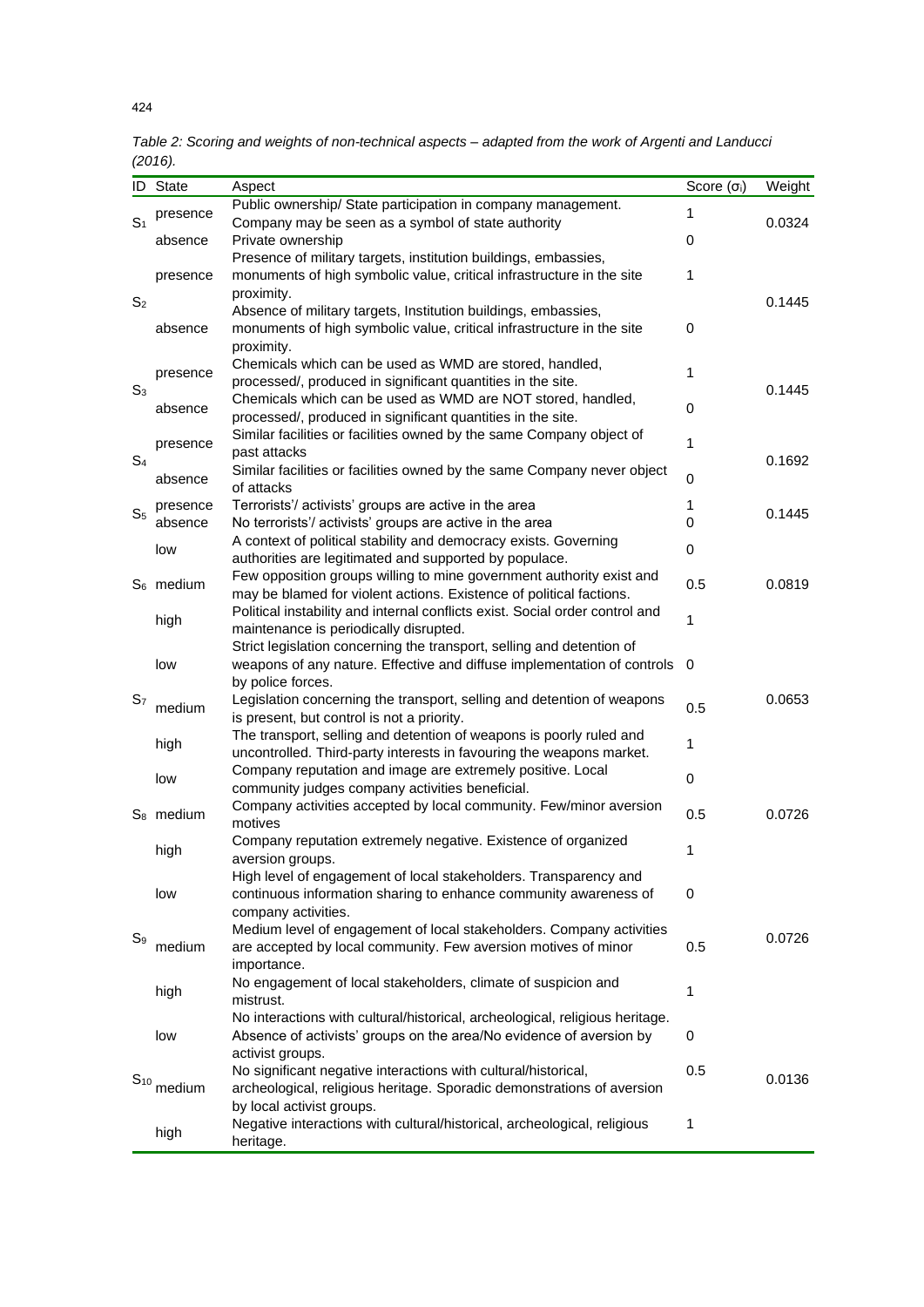It is worth to remark that the problem complexity may not exclude a cross-influence among aspects considered in the present study, which was however neglected for the sake of method simplicity. As it can be noticed from Table 2, the highest relative importance in increasing the perceived value of a facility, and thus attractiveness, is assigned to the existence of past history of malevolent acts against the facility under analysis (see Section 2). Then the facility proximity to strategic targets, the storage and handling of WMD precursors and the confirmed presence of terrorists/activists' cells in the area were considered as secondary aspects. Given the proposed scheme of scores and weights, the location-specific "induction index" (φ) spans over the range 1 to 2.

### **4. Definition of case studies**

The methodology for attractiveness assessment is applied to two case studies, both located in the Maghreb area but with different features. Installation A (In Amenas plant) is located in Algeria, in a highly isolated area surrounded by the desert, where suspicious movements are difficult to track and control. Installation B (Ras Lanuf plant), on the other hand, is located in a densely populated area in Libya, in the proximity of other industrial complexes. Both installations are assumed to treat petroleum products, LNG (Liquefied Natural Gas) and LPG (Liquefied Petroleum Gas). Table 3 shows the estimated hold-up of hazardous substances for both installations; it can be observed that Installation A has a significantly lower hold-up of petroleum products, while a higher hold-up of LNG/LPG compared to Installation B. Both installations have a past history of intentional attacks, some leading to fatalities, as documented in Section 2.

| Table 3: Hazardous substances hold-up for the case studies. Petroleum products include gasolines, naphtha, |  |  |  |
|------------------------------------------------------------------------------------------------------------|--|--|--|
| kerosene, diesel fuels.                                                                                    |  |  |  |

| Item                     | Installation A  | Installation B        |
|--------------------------|-----------------|-----------------------|
| LNG-LPG (ton)            | 7398            | 3010                  |
| Petroleum products (ton) | 14351           | 754046                |
| Reference                | (Statoil, 2014) | http://arc.com.ly/en/ |

## **5. Results and discussion**

Figure 2 shows the results of the attractiveness assessment for the case studies. According to the qualitative ranking in Table 1, Installation A has a medium overall attractiveness index, while Installation B has a high overall attractiveness index. Installation A and B have roughly the same induction index *φ*; this is due to the fact that both installations operate in a similar context, so the non-technical aspects that increase attractiveness (see Table 2) are similar. The context in which these two installations operate caused a raise of 60% in attractiveness, compared to installations that operate in a hypothetical non-critical context (i.e., featuring a unitary value of the induction index φ).



**Installation A Installation B**

*Figure 2: Results of attractiveness assessment for installation A (white bar) and installation B (dark bar)*